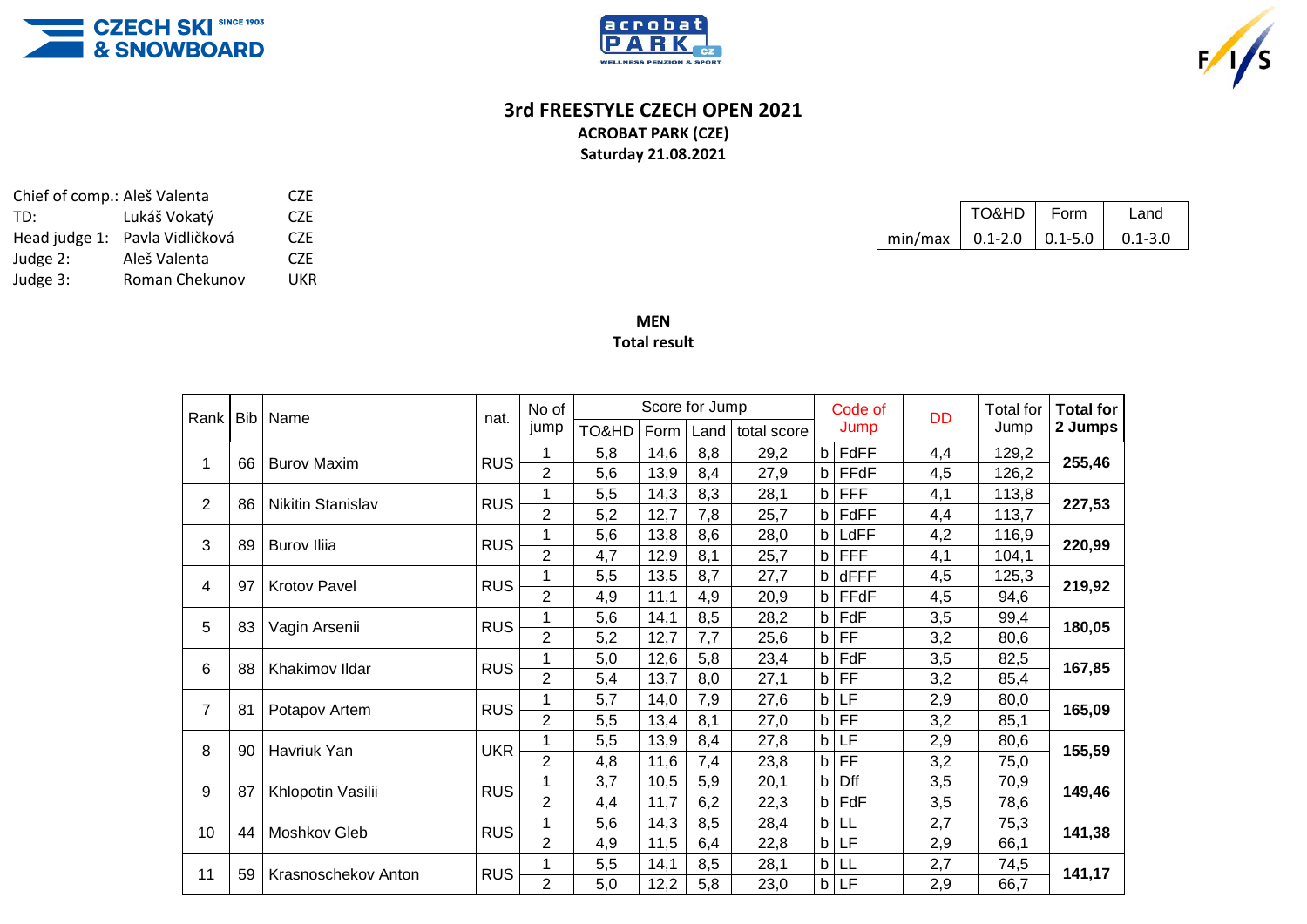CZECH SKI SINCE 1903





|                                | 12<br><b>Kotlov Alexey</b><br>46 |                     | <b>RUS</b>     |                | 4,7  | 13,4 | 7,5         | 25,6           | b            | <b>LF</b>    | 2,9    | 74,2   | 135,04 |
|--------------------------------|----------------------------------|---------------------|----------------|----------------|------|------|-------------|----------------|--------------|--------------|--------|--------|--------|
|                                |                                  |                     | $\overline{2}$ | 3,7            | 10,7 | 4,9  | 19,3        | b              | FF           | 3,2          | 60,8   |        |        |
| 13<br>61<br>Kotelnikov Vsevold | <b>RUS</b>                       | 1                   | 4,3            | 12,5           | 7,2  | 24,0 | $\mathsf b$ | LL             | 2,7          | 63,6         |        |        |        |
|                                |                                  |                     | $\overline{2}$ | 4,0            | 10,7 | 5,7  | 20,4        | b              | FF           | 3,2          | 64,3   | 127,86 |        |
|                                |                                  | <b>UKR</b>          |                | 5,7            | 14,3 | 8,4  | 28,4        | b              | L            | 2,1          | 58,2   |        |        |
| 14<br>Neskromnyi Yehor<br>91   |                                  | $\overline{2}$      | 4,6            | 11,8           | 6,8  | 23,2 | b           | $\overline{F}$ | 2,3          | 53,4         | 111,58 |        |        |
| 15                             |                                  | <b>RUS</b>          |                | 5,1            | 14,0 | 7,7  | 26,8        | b              | $\mathsf{L}$ | 2,1          | 54,9   |        |        |
|                                | 78                               | Kochubei Denis      |                | $\overline{2}$ | 4,7  | 12,0 | 7,0         | 23,7           | $\mathsf b$  | $\mathsf F$  | 2,3    | 54,5   | 109,45 |
| 16                             | 45                               |                     | <b>RUS</b>     | 1              | 4,3  | 11,8 | 7,2         | 23,3           | $\mathsf b$  | LT           | 2,6    | 60,6   |        |
|                                |                                  | Bogatyrev Dimitrii  |                | $\overline{2}$ | 4,1  | 9,9  | 3,7         | 17,7           | b            | LL           | 2,7    | 46,9   | 107,49 |
|                                |                                  |                     | <b>CZE</b>     |                | 5,0  | 13,5 | 7,0         | 25,5           | b            | $\top$       | 2,0    | 51,0   | 100,61 |
| 17                             | 55                               | Rubáček Jan         |                | $\overline{2}$ | 4,7  | 12,2 | 7,3         | 24,2           | $\mathsf b$  | $\mathsf{L}$ | 2,1    | 49,6   |        |
|                                |                                  |                     | <b>UKR</b>     | 1              | 5,1  | 13,1 | 7,5         | 25,7           | b            | LF           | 2,9    | 74,5   | 98,16  |
| 18                             | 95                               | Laiosh Mark         |                | $\overline{2}$ | 2,2  | 5,2  | 0,1         | 7,5            | b            | FF           | 3,2    | 23,6   |        |
|                                |                                  |                     |                | 1              | 4,2  | 11,5 | 3,9         | 19,6           | b            | F            | 2,3    | 45,1   | 94,48  |
| 19                             | 41                               | Dressler Jiří       | <b>CZE</b>     | $\overline{2}$ | 4,6  | 12,5 | 7,6         | 24,7           | b            | $\top$       | 2,0    | 49,4   |        |
|                                |                                  |                     |                | 1              | 4,6  | 12,8 | 6,6         | 24,0           | b            | L            | 2,1    | 49,2   |        |
| 20                             | 20                               | Gajdečka Marek      | <b>CZE</b>     | $\overline{2}$ | 4,2  | 9,5  | 3,7         | 17,4           | b            | $\mathsf{F}$ | 2,3    | 40,0   | 89,22  |
|                                |                                  | Kroupa Šimon        |                | 1              | 5,1  | 12,1 | 5,2         | 22,4           | $\mathsf b$  | $\top$       | 2,0    | 44,8   | 85,80  |
|                                | 21<br>30                         |                     | <b>CZE</b>     | $\overline{2}$ | 4,3  | 11,7 | 4,0         | 20,0           | b            | L            | 2,1    | 41,0   |        |
|                                |                                  |                     |                |                | 5,1  | 13,3 | 7,5         | 25,9           | b            | $\top$       | 2,0    | 51,8   | 85,63  |
|                                | 22<br>26<br>Dressler Jakub       |                     | <b>CZE</b>     | $\overline{2}$ | 3,4  | 6,9  | 6,2         | 16,5           | $\mathsf b$  | L            | 2,1    | 33,8   |        |
|                                |                                  |                     |                | 1              | 4,9  | 13,4 | 7,2         | 25,5           | b            | L            | 2,1    | 52,3   | 81,26  |
| 23                             | 53                               | Zvalený Vít         | <b>CZE</b>     | $\overline{2}$ | 3,5  | 9,0  | 0,1         | 12,6           | $\mathsf b$  | $\mathsf F$  | 2,3    | 29,0   |        |
|                                |                                  |                     |                | 1              | 4,2  | 11,3 | 6,5         | 22,0           | b            | $\top$       | 2,0    | 44,0   | 81,11  |
| 24                             | 54                               | Zvalený Filip       | <b>CZE</b>     | $\overline{2}$ | 3,7  | 10,2 | 4,2         | 18,1           | b            | L            | 2,1    | 37,1   |        |
|                                |                                  | Leontev Kiril<br>60 |                | 1              | 5,3  | 13,9 | 7,6         | 26,8           | b            | L            | 2,1    | 54,9   |        |
|                                | 25                               |                     | <b>RUS</b>     | $\overline{2}$ | 4,2  | 6,1  | 1,0         | 11,3           | $\mathsf b$  | F            | 2,3    | 26,0   | 80,93  |
| 26<br>48                       |                                  | Kvapil Adam         |                | 1              | 4,6  | 12,1 | 6,8         | 23,5           | b            | $\top$       | 2,0    | 47,0   | 75,70  |
|                                |                                  |                     | <b>CZE</b>     | $\overline{2}$ | 2,7  | 9,3  | 2,0         | 14,0           | b            | $\mathsf{L}$ | 2,1    | 28,7   |        |
| 27<br>58                       |                                  | Kroupa Matyáš       |                |                | 4,9  | 12,9 | 8,0         | 25,8           | b            | L            | 2,1    | 52,9   | 73,59  |
|                                |                                  |                     | CZE            | $\overline{2}$ | 2,9  | 3,1  | 3,0         | 9,0            | $\mathsf{b}$ | $\mathsf{L}$ | 2,3    | 20,7   |        |
|                                |                                  | Dostál Filip        |                |                | 5,0  | 13,5 | 6,3         | 24,8           |              | 360          | 1,3    | 32,2   | 67,64  |
| 28<br>29                       |                                  |                     | <b>CZE</b>     | $\overline{2}$ | 3,8  | 9,3  | 4,6         | 17,7           |              | $b$ T        | 2,0    | 35,4   |        |
| 29<br>51                       |                                  | Rubáček Matouš      |                | 1              | 4,0  | 9,2  | 3,4         | 16,6           | b            | l T          | 2,0    | 33,2   | 63,00  |
|                                |                                  |                     | <b>CZE</b>     | $\overline{2}$ | 3,5  | 8,3  | 3,1         | 14,9           | $\mathsf b$  | $\mathsf{P}$ | 2,0    | 29,8   |        |
|                                |                                  | Kharlamov Pavel     |                | $\mathbf{1}$   | 5,0  | 12,5 | 6,3         | 23,8           | $\mathbf b$  | F            | 2,3    | 54,7   | 54,74  |
| 30<br>47                       |                                  |                     | <b>RUS</b>     | $\overline{2}$ | 0,0  | 0,0  | 0,0         | 0,0            | b            | dF           | 2,7    | 0,0    |        |
|                                |                                  |                     | 1              | 3,4            | 6,8  | 7,9  | 18,1        | $\mathsf{b}$   | $ \top$      | 2,0          | 36,2   |        |        |
|                                | 31<br>Gujda Matouš<br>CZE<br>22  | $\overline{2}$      | 2,2            | 2,8            | 2,3  | 7,3  |             | $b \mid P$     | 2,0          | 14,6         | 50,80  |        |        |